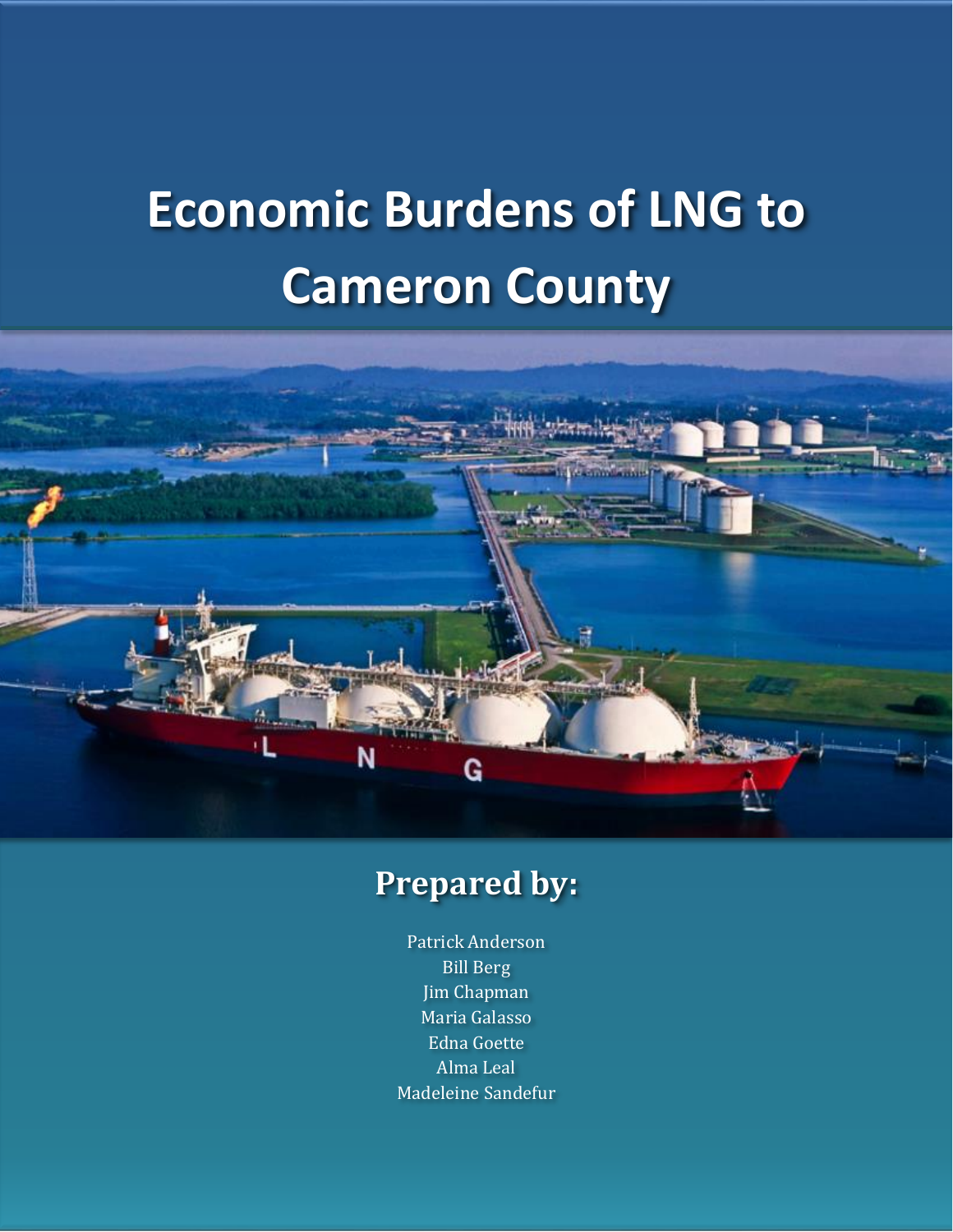#### Purpose:

The purpose of this document is to present brief, yet thorough, researched information for the public and elected officials of the Rio Grande Valley. This information pertains to tax dollars that would support the proposed LNG companies at the Port of Brownsville and tax dollars that would be used to address the consequences. This document also aims to highlight economic burdens that would be placed on the citizens of Cameron County. Cumulatively, this document provides micro and macro economic burdens of LNG operations and consequences thereof that are not included in their calculations of claimed economic benefits to Cameron County.

Disclaimer: Every attempt has been made to present up to date and accurate information. Due to the ongoing process with the Federal Energy Regulatory Commission, future facts, figures, or other details may change with any LNG company. As such, this document will continue to be updated.

Requests for further information, corrections, etc. can be directed to Patrick Anderson via email: PatrickTAnderson@yahoo.com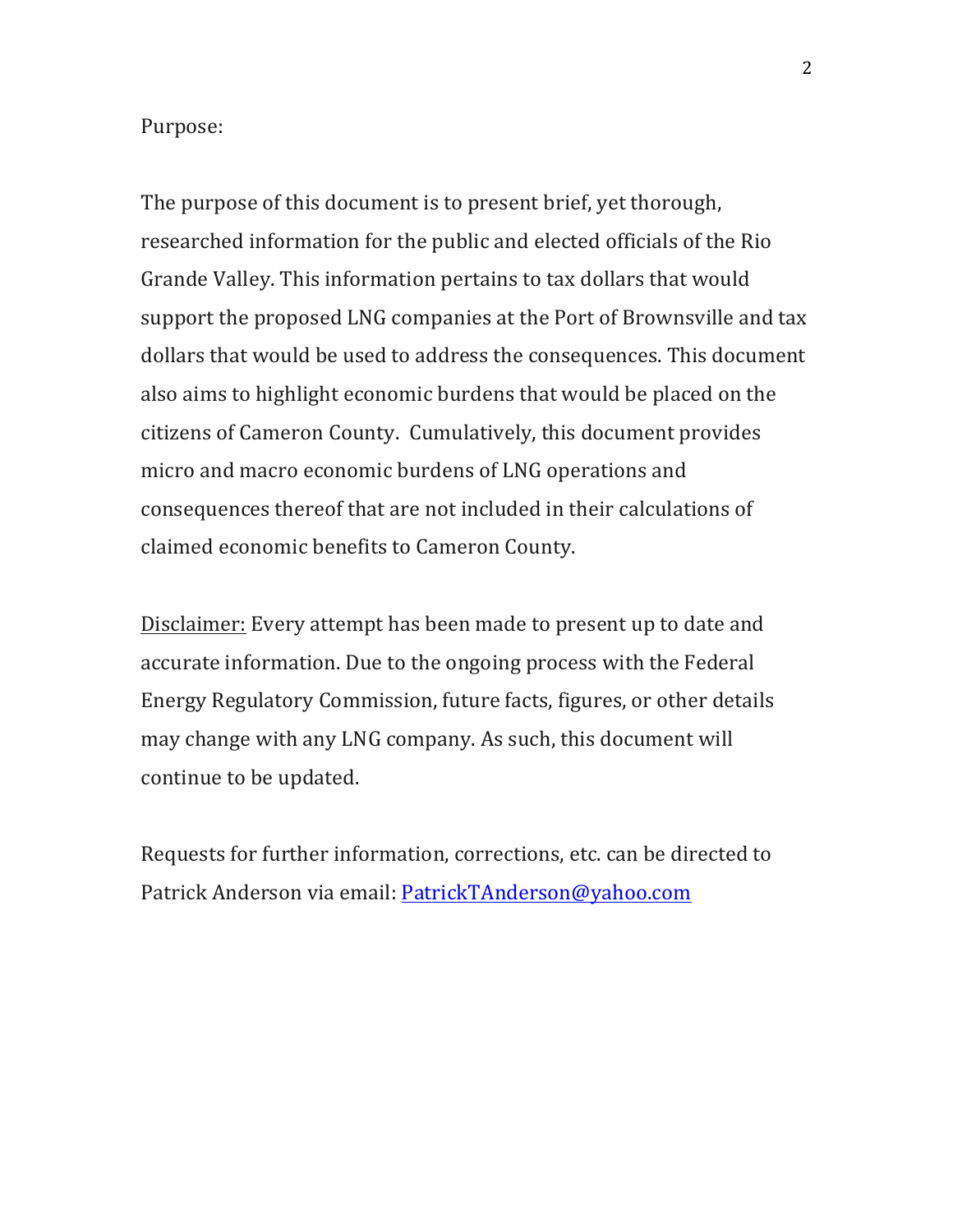# **Table of Contents**

Fact Sheet Summary of Economic Burdens on Taxpayers of Cameron County...4

| <b>Section I: Micro Economic Burdens</b>                                    |
|-----------------------------------------------------------------------------|
|                                                                             |
|                                                                             |
|                                                                             |
|                                                                             |
|                                                                             |
|                                                                             |
|                                                                             |
|                                                                             |
|                                                                             |
|                                                                             |
|                                                                             |
| Economic Cost From Environment Degradation, Pollution, and Climate Change10 |

#### **<u>Section II: LNG Contributions to Macro Economic Burdens of Fossil Fuels</u>**

| Exports of Natural Gas Will Affect Citizens Negatively Due to Higher Prices12 |  |
|-------------------------------------------------------------------------------|--|
|                                                                               |  |
| Other Considerations and Thoughts Regarding Costs Related to LNG15            |  |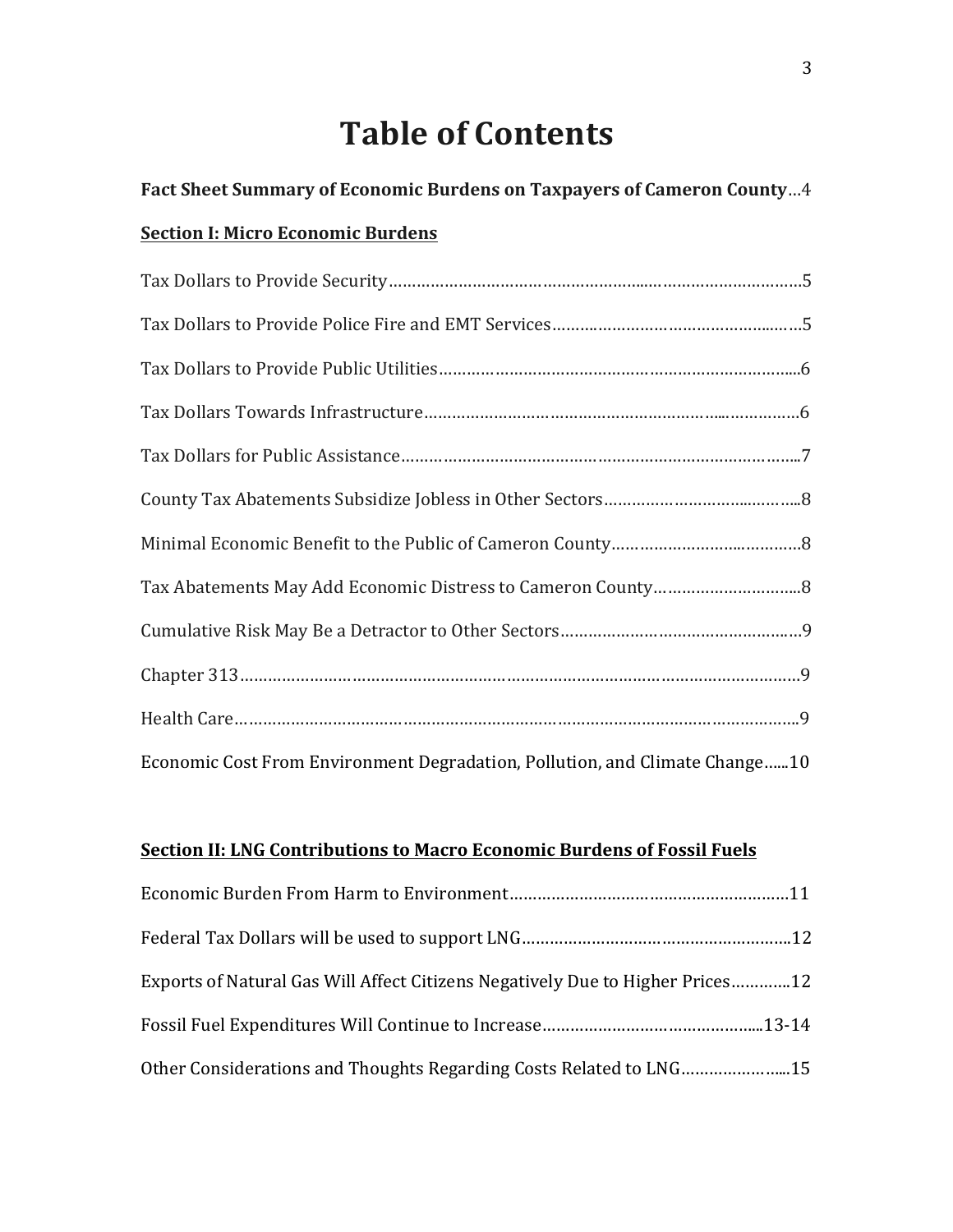### **Summary of Economic Burdens of LNG to Cameron County Taxpayers**

#### **TAX DOLLARS WILL BE USED TO PROVIDE SECURITY**

- Security for LNG incoming/outgoing tankers.
- Patrol of traffic during construction, particularly on Highway 48.

#### **TAX DOLLARS WILL BE USED TO PROVIDE FIRST RESPONSE**

- Police, fire, and EMT services will be used by LNG companies during construction. Construction related demands on local public services could include increased enforcement activities associated with issuing permits for vehicle load and width limits, local police assistance during construction at road crossings to facilitate traffic flow, and emergency medical services to treat injuries resulting from construction accidents. Some strain on these services for short periods is possible.
- First response will also be used during operations when an accident occurs such as fires, chemical spills, leaks, or pipeline failures.
- There will be a shared cost to periodic training programs that will be required for emergency responses throughout the duration of LNG operations.
- Equipment will be needed by emergency response teams to adequately handle emergencies.

#### TAX DOLLARS WILL BE USED TO PROVIDE PUBLIC UTILITIES

LNG companies will be using public utilities for water generation, sewer, garbage collection, landfill disposal, etc.

#### **TAX DOLLARS WILL BE USED TO MAINTAIN INFRASTRUCTURE**

- Tax dollars will be needed to maintain and repair infrastructure such as roads during construction of LNG facilities and their pipelines. Operations will also require use of roadways in and around the Port of Brownsville and pipeline routes.
- Pipeline construction and operations will utilize both temporary and permanent access roads to include private roads, county roads, farm to market roads, state highways, and US highways. County roads utilized in the construction of the Rio Bravo pipeline include CR 2925, CR 803, CR1847. Details regarding pipeline construction have not been released by Annova or Texas LNG to date.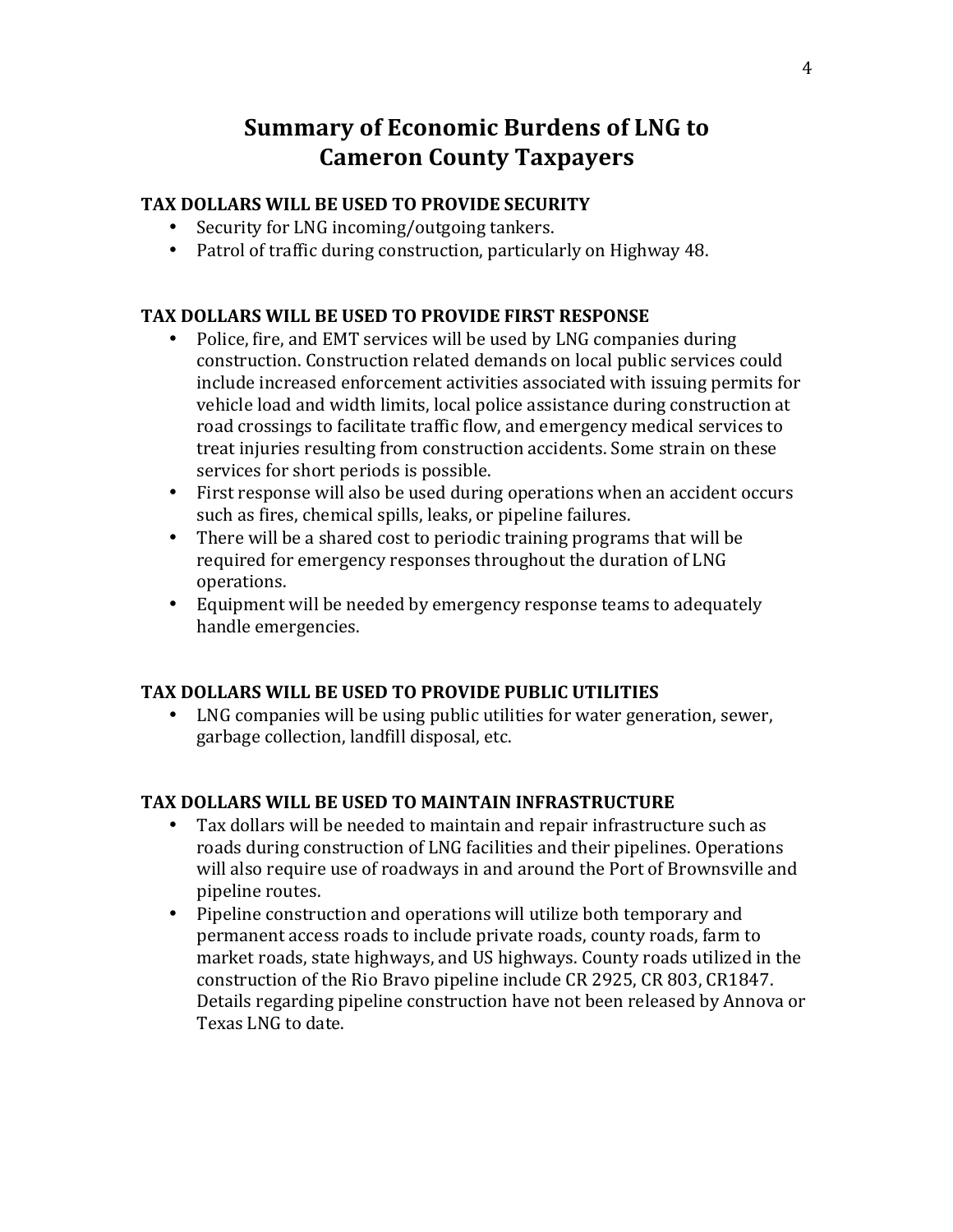### **SECTION I: MICRO ECONOMIC BURDENS**

#### **Tax Dollars To Provide Security**

 

- Local resources and public services will be diverted to service LNG security. Security for LNG tankers includes municipal costs of police, fire, and security personnel of \$37,500 as calculated in 2007 at the Everett, Massachusetts. Additionally, terminal costs of \$62,000 to the Coast Guard in addition to state dollars totaling \$100,000 per tanker.<sup>1</sup> Security for LNG in the RGV may include additional marine security, land based security, and related border patrol surveillance given the geographical location along an international border that is unsecured.
- As stated in the 2008 CRS Report, Representative Peter Defazio communicated to Homeland Security that the potential increase in security costs and the potential diversion of Coast Guard resources from other activities have been a persistent concern. If the proposed projects at the Port of Brownsville are approved, measures will need to be taken to prevent local resources and public services from being diverted to service LNG security.
- Will the jetties areas have to be closed off during the passage of LNG tankers? What is the economic consequence of LNG on Isla Blanca Park, Jaime Zapata Boat ramp, etc. due to closures or heavy security?

#### Tax Dollars To Provide Police, Fire, and EMT Services For LNG

- First response (police, fire, EMT, etc.) will be used by the companies for emergency response, accidents, and clean up during construction and operation. According to Texas LNG, project-related construction could result in short-term impacts on the availability of local community facilities and services such as police, fire, and medical. Construction-related demands on local public services could include increased enforcement activities associated with issuing permits for vehicle load and width limits, local police assistance during construction at road crossings to facilitate traffic flow, and emergency medical services to treat injuries resulting from construction accidents. Some strain on these services for short periods is possible.<sup>2</sup>
- Any cost incurred to train or provide support to LNG construction and operations will be addressed through a cost sharing plan and developed with

<sup>&</sup>lt;sup>1</sup> Parfomak, Paul. CRS Report for Congress "Liquefied Natural Gas (LNG) Infrastructure Security: Issues *for Congress".* May 13, 2008. p. 21.

 $2$  Texas LNG Resource Report 5, p15 and Annova LNG Resource Report 5, p33 and Annova LNG Resource Report 5, p29.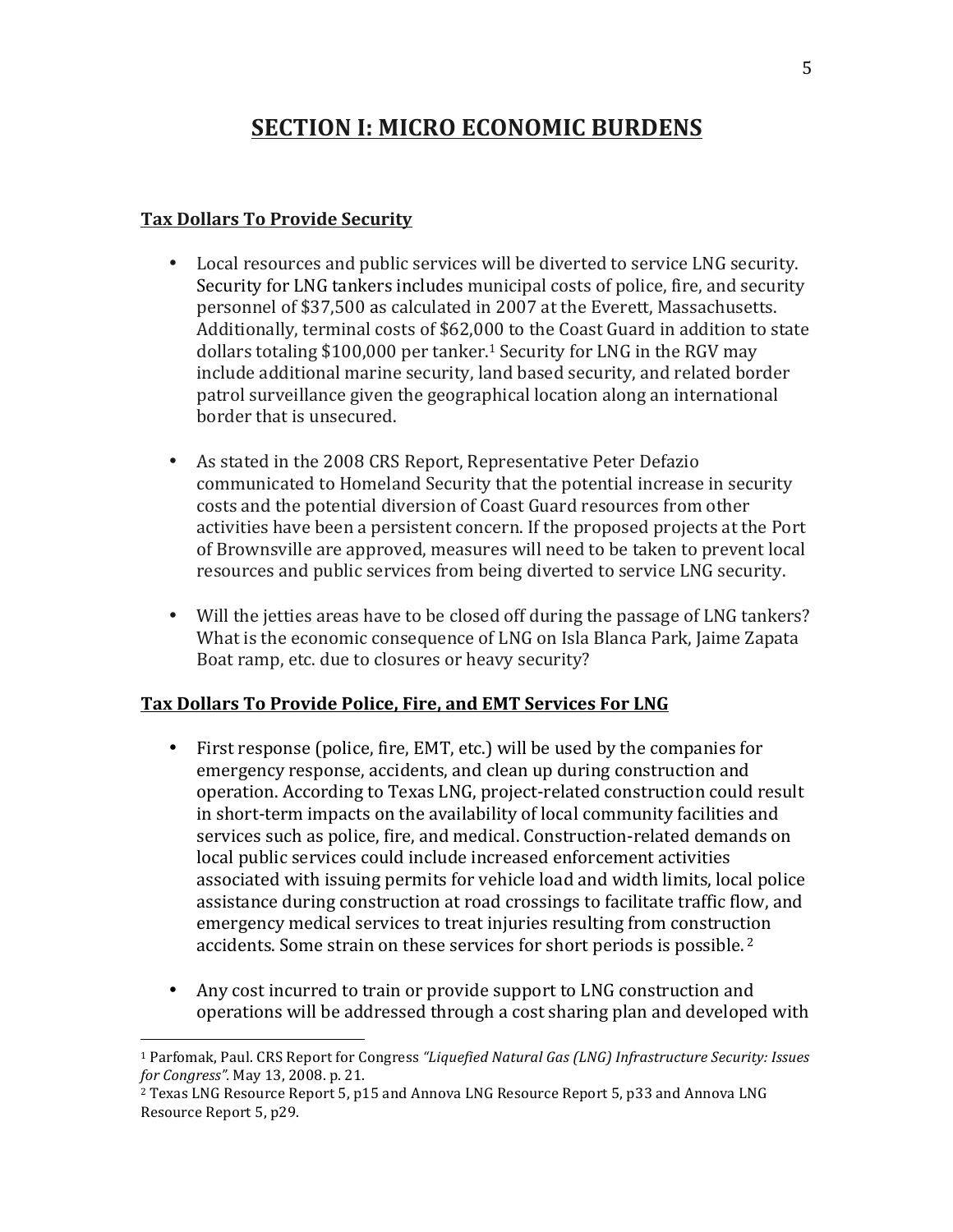state and local responders.<sup>3</sup> Regular periodic trainings will occur onsite along with regular joint inspections.<sup>4</sup>

- Any increase in first response staff that would be required due to LNG operations would be at the cost of taxpayer dollars.<sup>5</sup>
- Tax dollars and resources will be used to respond to pipeline failures. According to the Pipeline Safety Trust analysis of federal data, new pipelines are failing at a rate on par with gas transmission lines installed before the 1940s.<sup>6</sup> Arizona Corporation Commission's Pipeline Safety Section Supervisor references poor construction practices, not enough quality control, and quality assurance programs. Leaks from pipelines contribute to higher costs for natural gas, threatens public health and safety, causes explosions, and contributes to pollution.
- Accidents with pipelines are not uncommon. According to the Pipeline and Hazardous Materials Safety Administration (PHMSA), in 2015 there were 84 significant pipeline failures in Texas. Significant failures are defined as those that result in fatalities or injuries, \$50,000 in total costs, volatile liquid release of 5 barrels or more, other liquid releases of 50 barrels or more, or unintentional fire or explosion. The cost in 2015 to such pipeline failures in Texas was \$29,494,205.<sup>7</sup>

#### **Tax Dollars to Provide Public Utilities**

• LNG companies will be using public utilities for water generation, sewer, garbage collection, landfill disposal, etc. Texas LNG references sufficient landfill capacity, however provides no detail regarding their conclusion or to what extent they will be using landfill space in their Resource Report  $5.8$ 

#### **Tax Dollars Towards Infrastructure**

- Tax dollars will be needed to maintain and repair infrastructure such as roads during construction of LNG facilities and their pipelines. Operations will also require use of roadways in and around the Port of Brownsville and pipeline routes.
- Pipeline construction and operations will utilize both temporary and permanent access roads to include private roads, county roads, farm to

 $3$  Texas LNG Resource Report 5, p15 and Rio Grande LNG Resource Report 5, p113, p123.

<sup>&</sup>lt;sup>4</sup> Rio Grande LNG Resource Report 5, p 115.

 $5$  Rio Grande LNG Resource Report  $5$ , p114.

<sup>&</sup>lt;sup>6</sup> Smith, Sarah. "As US Rushes to Build New Lines, Failure Rate of New Pipes Have Spiked". September 9, 2015. Available at; https://www.snl.com/InteractiveX/Article.aspx?cdid=A-33791090-11060

<sup>7</sup> https://hip.phmsa.dot.gov/analyticsSOAP/saw.dll?Portalpages.

<sup>&</sup>lt;sup>8</sup> Texas LNG Resource Report 5, p14.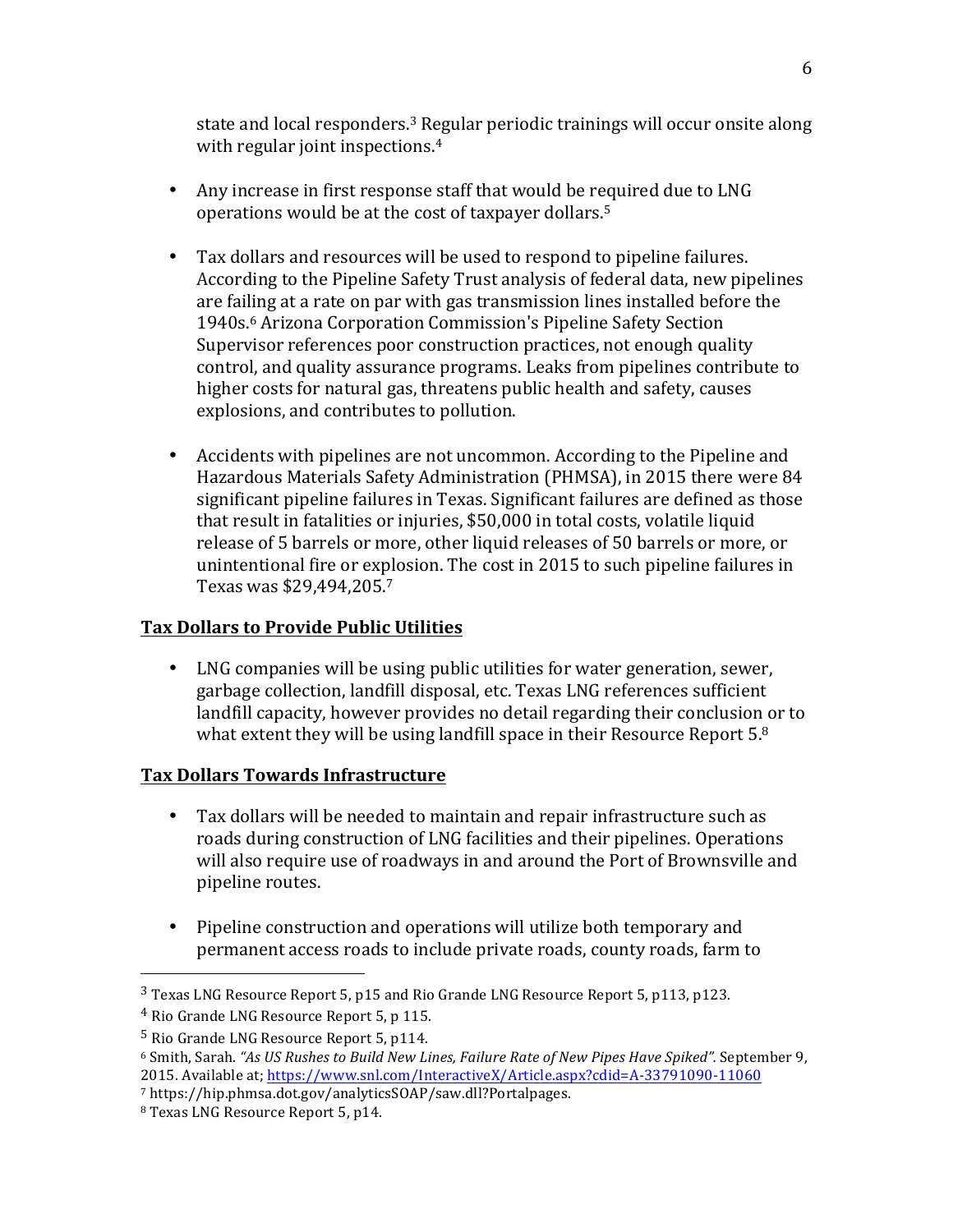market roads, state highways, and US highways. County roads utilized in the construction of the Rio Bravo pipeline include CR 2925, CR 803, CR1847.9 Details regarding pipeline construction have not been released by Annova or Texas LNG to date.

- During construction, Annova LNG expects 2,000 vehicle trips will occur each day based on a peak workforce of 1,000. The greatest impacts on roadway traffic from the Project would occur on  $SH$  48,  $SH$  4, and Farm to Market  $(FM)$ 511. Construction and operation details for the non-jurisdictional transmission line and water supply pipeline and the two natural gas pipelines are unknown. $^{10}$
- During construction, Rio Grande LNG estimates at maximum output there could be 90 trucks per day or 630 trucks per week x 2 for round trips equaling  $1,260$  trucks running  $24/7$ , mostly on  $550/511$ , SH4 and SH48. A small portion of the LNG produced at the by Rio Grande LNG will be loaded onto third-party trucks for road distribution. The exact amount of LNG that will be loaded onto trucks will be dependent on market demand. LNG tanker trucks services will be arranged by the LNG customers that need LNG to be distributed by road. Four LNG tanker truck loading bays are included in the Terminal design, with each bay having the capacity to handle up to 12 to 15 tanker trucks per day.  $11$
- During construction, Texas LNG expects the total number of vehicles per day at peak arriving and departing the facility during the construction of Phases 1 and 2 is approximately  $1,686$ . The peak truck deliveries would be about  $253$ per day, while the peak manpower trips (consisting of direct labor, indirect labor, and staff) would be approximately 1,433 per day.<sup>12</sup>
- During operation, LNG companies will truck in refrigerants used in the processing of LNG such as propane and liquid ethylene.

#### **Tax Dollars For Public Assistance**

• Rio Grande LNG (and possibly Annova LNG and Texas LNG) may be contracting out jobs such as custodians and security guards. Such jobs often pay minimum wage that may result in taxpayer dollars to go to publicly funded assisted housing, welfare, and emergency room medical care.

<sup>&</sup>lt;sup>9</sup> Rio Grande Supplemental filing on 12/29/2016. Appendix 9.B-36.b

<sup>&</sup>lt;sup>10</sup> Annova Resource Report 1, p113.

<sup>&</sup>lt;sup>11</sup> Rio Grande LNG Resource Report 1, p48.

<sup>&</sup>lt;sup>12</sup> Texas LNG Resource Report 1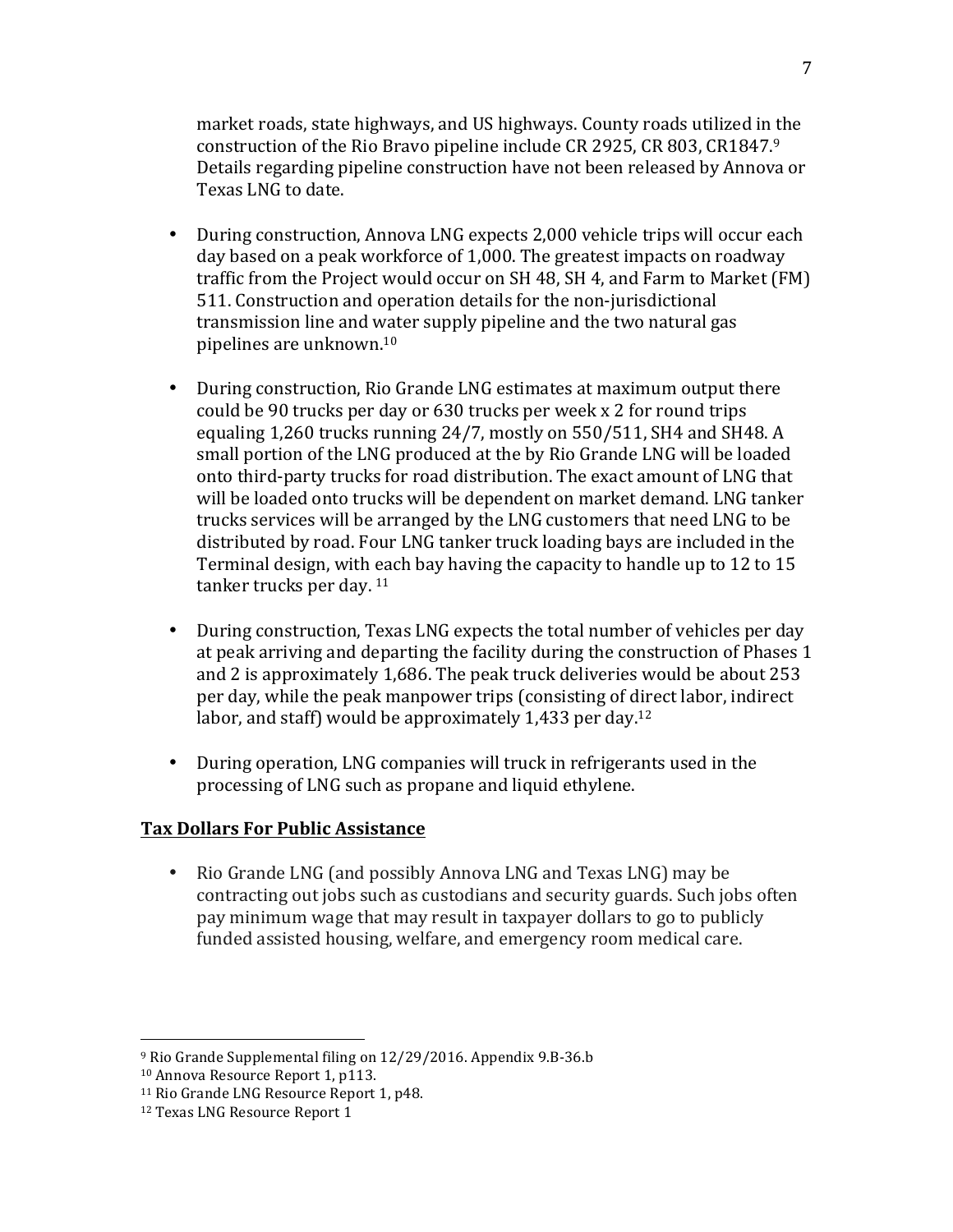#### **County Tax Abatements Subsidize Job Loss in Other Sectors**

- Tax-payers would be subsidizing job losses in other sectors nationally. LNG exports would benefit the natural gas industry at the expense of the rest of the U.S. economy. $13$
- Because the manufacturing sector is sensitive to natural gas prices, a high export scenario  $(30 \text{ bcf/d})$  will have negative economic impacts including lower GDP, less employment, and higher trade deficit.<sup>14</sup>
- What impact will LNG have on the operations of eco tourism, and commercial fishing?

#### **Minimal Economic Benefit (if any at all) to the Public of Cameron County**

- Economic benefits of labor compensation and income from investment are projected to decline, while owners of the natural gas resources are projected to increase. Households with income from wage income or government transfers may not be a participant in economic benefits.<sup>15</sup>.
- Capital income, wage income, and indirect tax revenues will drop while resource income and net transfers associated with LNG export increase.<sup>16</sup>

#### Tax Abatements May Add Economic Distress to Cameron County

- In the long term, how will giving tax abatements increase employment in other sectors? Why give a tax abatement to a company that can't locate elsewhere? Tax dollars from LNG companies could be used to provide better services and make Cameron County more competitive and more attractive to other businesses and industries. Research on the benefits of tax abatements show that there is limited benefit or consequences of distressing economies. Example of such research:
	- 1. *Policy Brief: Local Tax Abatement*. Ball State University Center for Business and Economic Research. December 2013.
	- 2. *Company Tax Abatements Hurt Michigan's Economy*. Michigan State University. October 15, 2007

<sup>&</sup>lt;sup>13</sup> Synapse Energy Economics, Inc., "Will LNG Exports Benefit the U.S. Economy?". January 23, 2013. p. 2.

<sup>&</sup>lt;sup>14</sup> *US Manufacturing and LNG Exports: Economic Contributions to the US Economy and Impacts on Natural Gas Prices.* Charles River Associates. February 25, 2013. p9.

<sup>&</sup>lt;sup>15</sup> NERA Economic Consulting. "Macro Economic Impacts of LNG Exports from the United States". December 3, 2012. p 2.

<sup>&</sup>lt;sup>16</sup> Montgomery, David. *Macroeconomic Impacts of LNG Exports from the United States.* NERA Economic Consulting. December, 2012.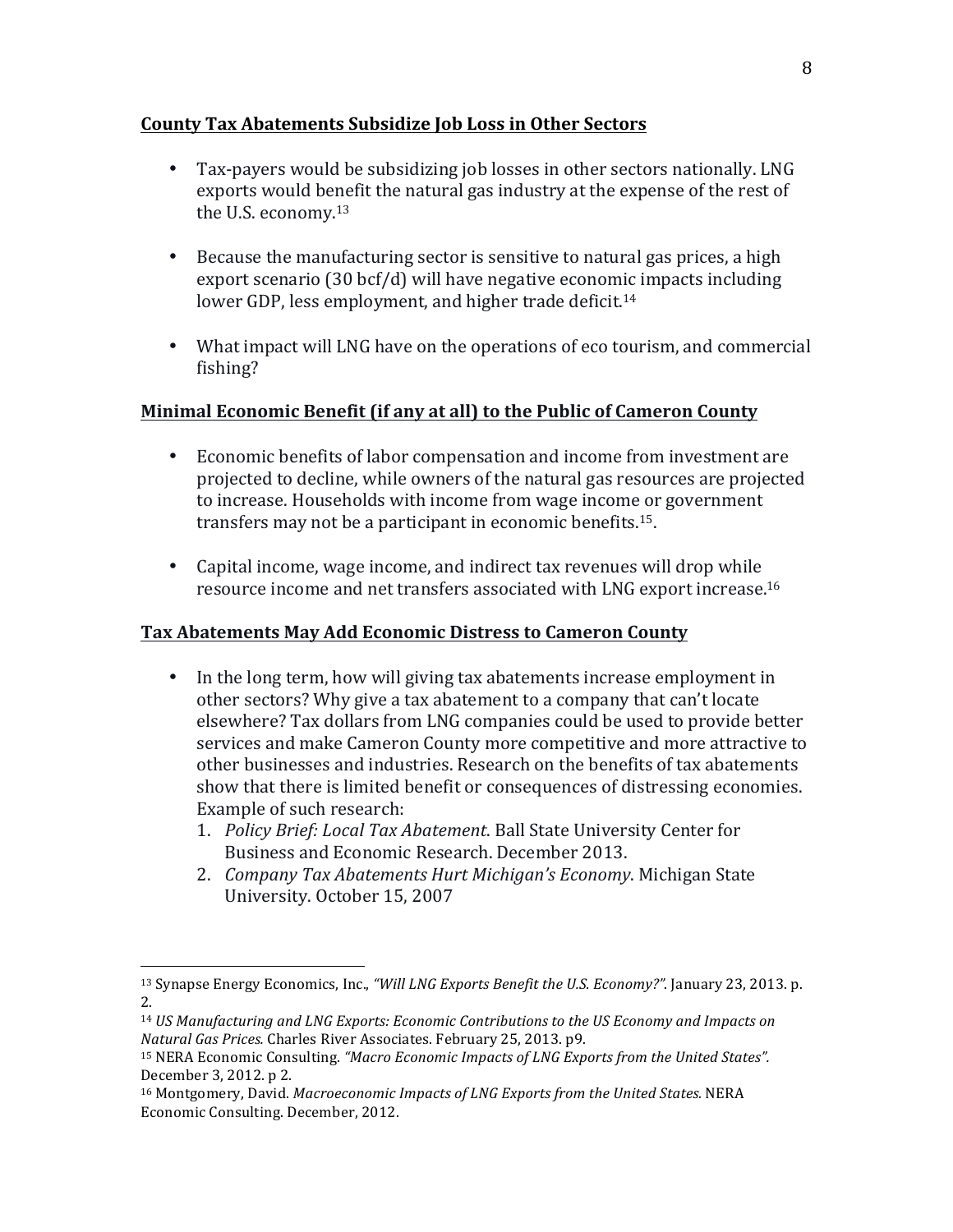#### **Cumulative Risk May Be a Detractor to Other Sectors**

- LNG exports and their pipelines will add to other industries and operations such as Space X, condensate trains, and other Port of Brownsville operations, resulting in a cumulative risk that may detract other businesses, industries or professionals looking to relocate in the RGV. School districts and universities may find it more difficult to recruit educators/professors from outside the RGV.
- Tourism and tourism operations, including but not limited to, eco tourism (e.g. dolphin watches, bay tours, fishing tournaments, etc.), will be directly affected by LNG operations.

#### **Chapter 313 is Bleeding the State Due to Lack of Oversight and Regulation**

- a) Originally written to give incentive to a business/company that would otherwise locate out of the state.
- b) School districts can reduce a company's property valuations up to 90 percent for 10 years. They also get credits to offset higher school taxes they pay during construction in the first two years.
- c) Chapter 313 costs the state far more than its other business incentive programs, such as the Texas Enterprise Fund and Emerging Technology Fund
- d) Between 2005 and 2013, school districts have lost \$905.2 million in local tax revenue due to the tax breaks while the gains in local economic development are murky at best, according to the audit. Businesses stand to gain as much as \$786 million in additional school property tax credits between 2014 and 2030 through the agreements. Total property tax revenue losses from the agreements are likely to be significantly higher than that. (Texas Tribune, November 21, 2014)
- e) As of 2015, the program has cost Texas more than 7 billion.

#### **Health Care**

 

• Currently, Cameron County ranks 213th out of 254 counties in Physical Environment Quality (particulate matters, water quality, housing problems, etc.), and  $228<sup>th</sup>$  out of 254 counties in Quality of Life (physical health days, mental health days, and low birth weight).<sup>17</sup> In an already environmentally distressed county, how much will additional degradation add to the cost of lost workforce productivity due to health effects caused by environmental conditions?

 $17$  Robert Wood Johnson Foundation as reported by the Rio Grande Valley Coalition For Health Children FERC Intervention CP16-116.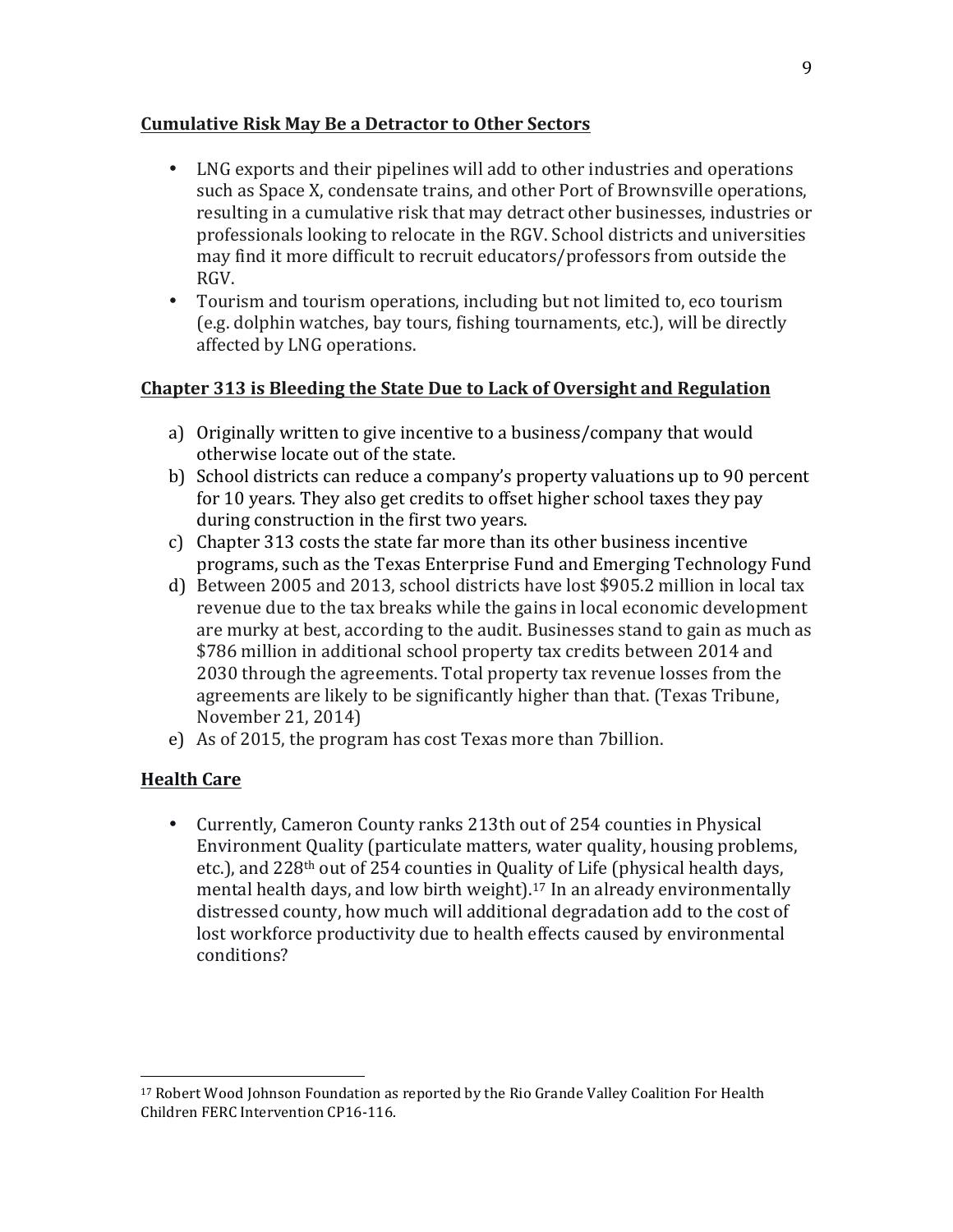- Emissions of PM2.5 will cause cardiac and respiratory disease amounting to \$75 to \$187 million in morbidity and mortality impacts during construction and millions more during operation of LNG facilities.<sup>18</sup>
- Emissions of volatile organic compounds (VOCs) will increase the risk of birth defects, cancer, and cognitive impairment in the children of Cameron County.19
- Health care costs will be an increasing burden on RGV residents. LNG will result in more fracking activity and significant air pollution. This is a concern as the state of Texas regulatory agencies does more to protect the gas and oil industry than it does to protect the public. Texas has sued the Environmental Protection Agency 18 times in the last decade, has only 5 air monitors in the 20,000 square miles of Eagle Ford Shale region, self regulated facilities, fines are rarely given to companies who break the law, and funding is continually cut for the Texas Commission on Environmental Quality. As a result, individuals living near the oil and gas industries like Eagle Ford Shale, are collateral damage. Chemicals released during oil and gas extraction have been found to cause a range of ailments from minor headaches to neurological damage and cancer.

#### **Economic Cost From Environment Degradation, Pollution, and Climate Change**

- 1. Consequences to eco tourism, recreational tourism, and business that support and are supported by tourism industries. This includes Jaime Zapata Boat Ramp, bay tours, dolphin watches, fishing tournaments, fishing tours, boat shops, bait shops, surf shops, etc.
- 2. Consequences to the RGV which is susceptible to climate change and costs there of including rising sea level, beach restoration, acidification of the Gulf, carbon absorption in the Gulf, longer and stronger hurricane seasons, etc.

<sup>&</sup>lt;sup>18</sup> Rio Grande Valley Coalition for Healthy Children FERC Intervention CP16-116; p7. <sup>19</sup> See foot note 9.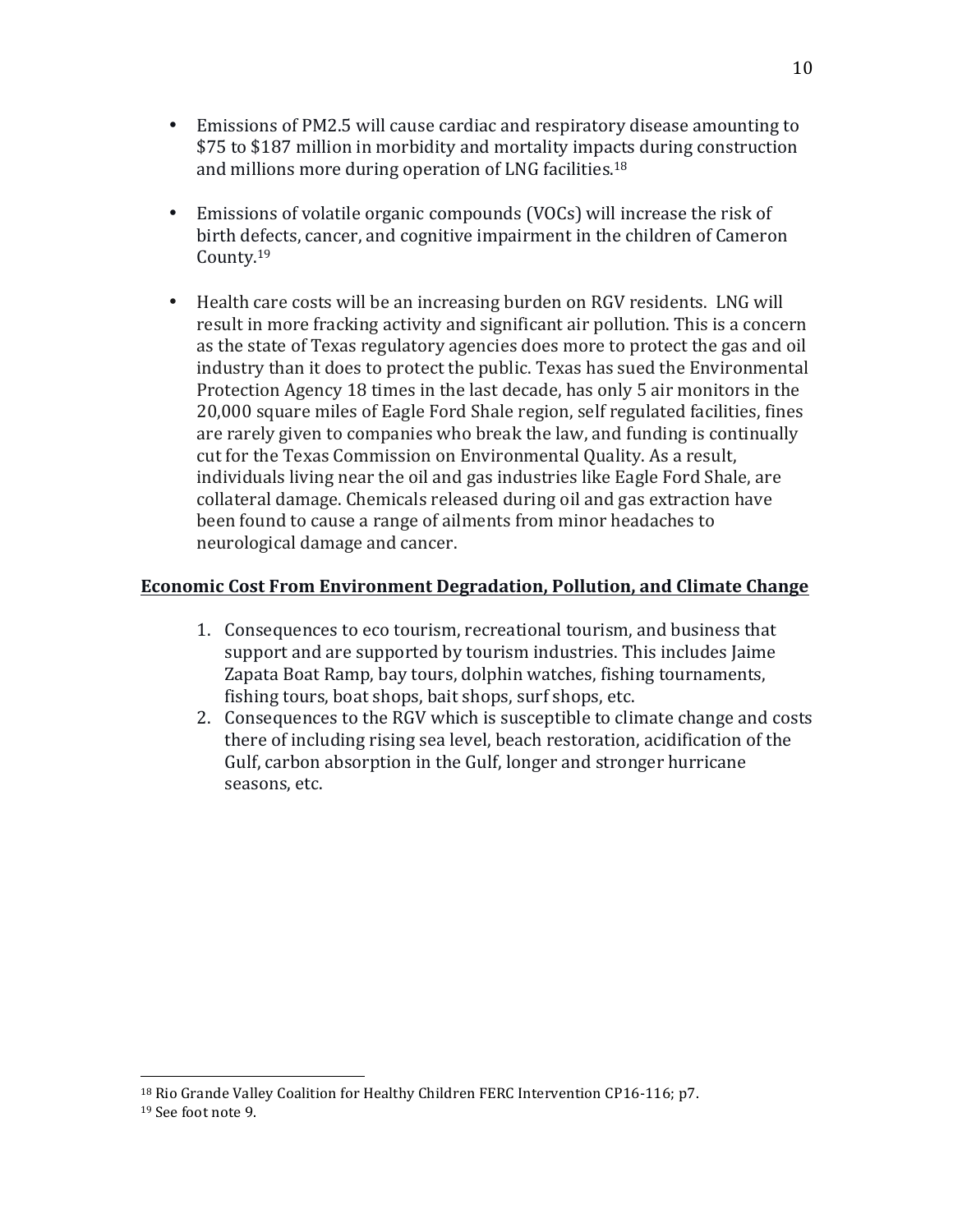## **Section II: LNG Contributions to Macro Economic Burdens of Fossil Fuels**

#### **Economic Burden From Harm to Environment**

- Fossil Fuels, and especially as recently natural gas, is a leading contributor to global warming which affects environment, health, and safety, all of which will inflict economic consequences from things such as
	- a) Sea level rise.

- b) Increase severity of storms
- c) Emergency response and cost to rebuild
- d) Significant loss to agriculture and crops.
- e) Increased insurance rates
- f) Declining rainfalls and rising temperatures that result in extended drought conditions affecting agriculture, public health, greater formation of ozone smog, and increases in vector-borne disease.
- Fossil fuel industry is the leading source of air and water pollution. The Clean Air Act has estimated a cost of \$9 trillion from 1970 to 2000 with costs resulting from pollution-induced early mortality, illness, health care, and lost productivity.20
- Fossil Fuel production damages our environment resulting in greater damage on the American economy and quality of life. Organizations such as the Natural Resources Defense Council, Lawrence Livermore National Laboratory, Carnegie Institution, World Bank Chief Economist Sir Nicholas Stern, and countless others have researched and reported such costs resulting from global warming, declined rainfalls, pollution, illnesses, health care costs, and clean up of accidents. As just one example, a study published March 16, 2007 in the online journal *Environmental Research Letters*, reported annual losses of \$5 billion dollars between the years of 1981-2002 from reduced production of wheat, corn, and barley from warming temperatures. These losses are passed to the consumer with higher prices at the grocery store.
- Sea level rise and severe weather patterns could cause as much as \$422 billion in damages in Atlantic and Gulf Coast states between 2025 and 2100. 21

<sup>&</sup>lt;sup>20</sup> Payne, Sarah; Figdor, Emily. The High Cost of Fossil Fuels: Why America Can't Afford to Depend on *Dirty Energy."* Environment America Research & Policy Center. June 2009, p2.

<sup>&</sup>lt;sup>21</sup> Payne, Sarah; Figdor, Emily. *The High Cost of Fossil Fuels: Why America Can't Afford to Depend on Dirty Energy."* Environment America Research & Policy Center. June 2009, p2.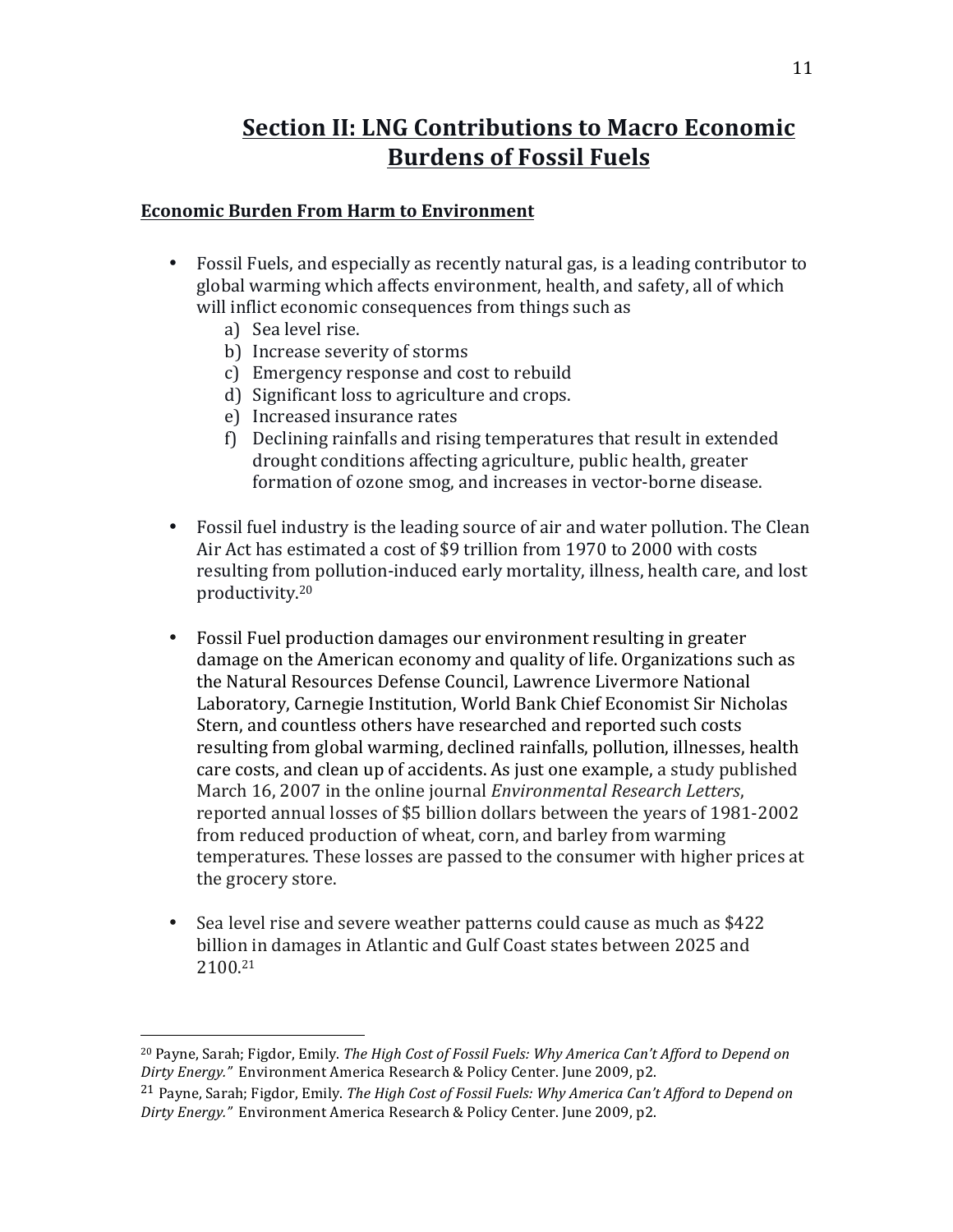- Building sea wall and retrofitting old ones could cost \$2 million \$20 million per mile of wall.<sup>22</sup>
- High-intensity hurricanes fueled by a warming planet could cause as much as \$422 billion in damage to Atlantic and Gulf Coast states between 2025 and 2100.23

#### **Federal Tax Dollars Will Be Used to Support LNG**

• The Coast Guard will be used to support security operations of LNG companies. Will Border Patrol also be utilized?

#### **Exports of Natural Gas Will Affect Citizens Negatively Due To Higher Prices**

- As reported on September 23, 2016, U.S. Senators Al Franken (D-MN), Ed Markey (D-MA), Debbie Stabenow (D-MI) and Angus King Jr. (I-ME), have expressed concerns over an alarming rate of approvals of applications of LNG exports resulting in higher costs for energy and the contribution to climate change.24
- America's Energy Advantage, the American Public Gas Association and Industrial Consumers of America all oppose the exportation of LNG as they state it will increase the domestic price of natural gas. This is also supported by the National Economic Research Associates in their 2012 report "Macroeconomic Impacts of LNG Export From the United States". The report states that higher natural gas prices will have negative affects on manufacturing output and employment. Natural gas prices will increase  $3\%$ -9% commercial, industrial, and residential consumers.
- A nationwide LNG export of 30 bcf/d will result on natural gas prices to nearly triple by 2030.<sup>25</sup>

  $22$  Frank Ackerman, Elizabeth A. Stanton, et al., Global Development and Environment Institute, Stockholm Environment Institute-US Center, Tufts University, and Natural Resources Defense Council, *The Cost of Climate Change: What We'll Pay if Global Warming Continues Unchecked*, May 2008.

<sup>&</sup>lt;sup>23</sup> See foot note 10.

<sup>&</sup>lt;sup>24</sup> Fisher, Joe. *Democratic Senators Raise LNG Export Concerns*. Natural Gas Intelligence. September, 23, 2016.

<sup>&</sup>lt;sup>25</sup> *US Manufacturing and LNG Exports: Economic Contributions to the US Economy and Impacts on US Natural Gas Prices*. Charles River Associates. February 25, 2013. p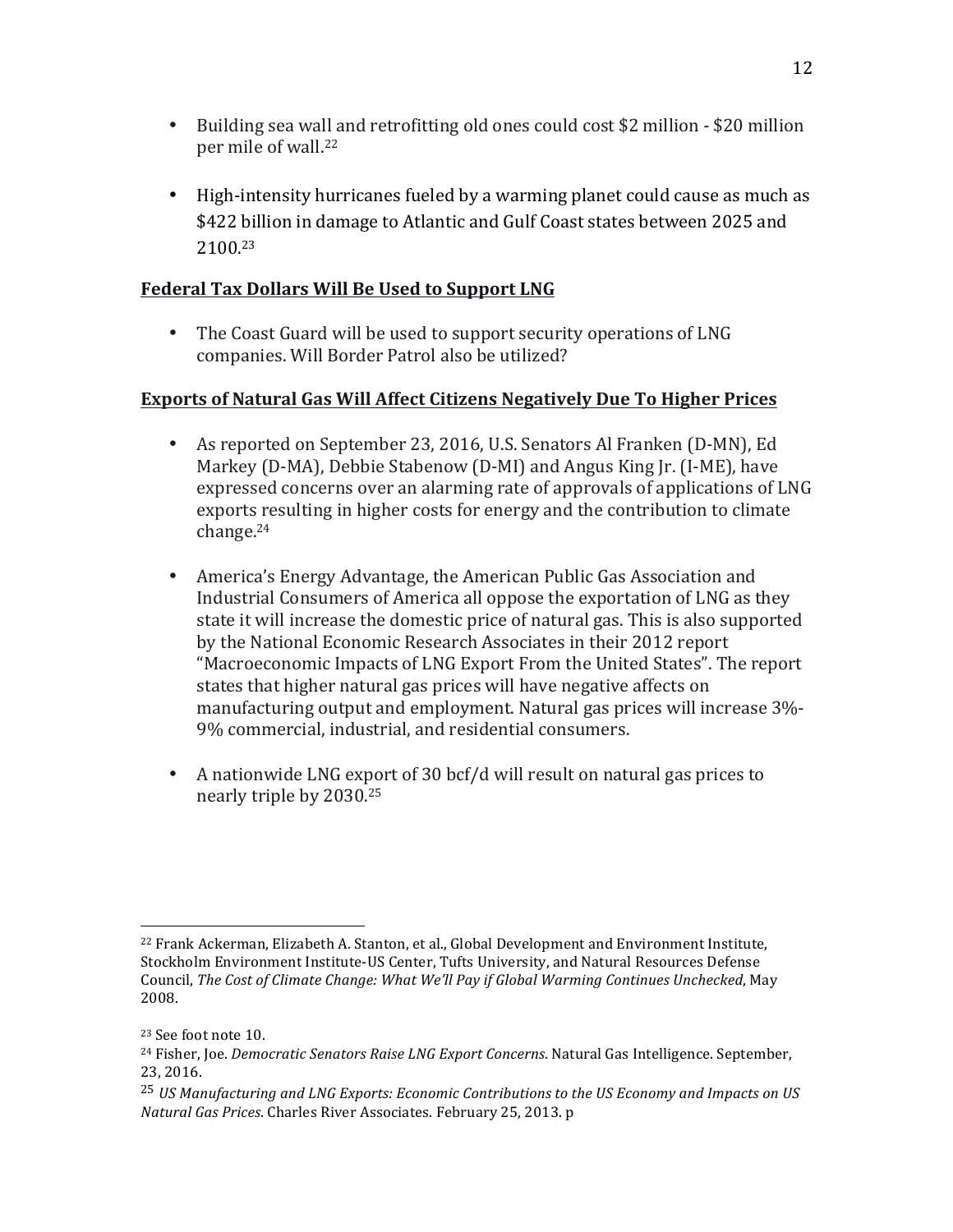

Source: CRA US Gas Model

 

- The national/macro economic impact of LNG is marginally positive with tradeoffs to higher prices for U.S. manufacturing.<sup>26</sup>
- Natural Gas is also lost through pipelines and processing thereby exacerbating the loss of domestic natural gas resources. As reported in Senator Edward J. Markey's 2011 report Natural Gas Pipeline Leaks Cost *Consumers Billions* "gas distribution companies reported releasing 69 billion cubic feet of natural gas the atmosphere, almost enough to meet Maine's gas needs for a year, and equivalent to carbon dioxide emissions of six million automobiles.<sup>27</sup> Lost gas through pipelines is passed to consumers and also contributes to climate change, threatens public health, and adds risks to public safety. The intervals of the intervals of the intervals of the intervals of the intervals of the intervals of the intervals of the intervals of the intervals of the intervals of the intervals of the intervals of the

#### **Fossil Fuel Expenditures Will Continue to Increase**

• Economic benefit from jobs is negated from fossil fuel expenditures. Between 2010 and 2030, most states will spend several times the current total annual earnings of all their workers on fossil fuels.<sup>28</sup>

<sup>&</sup>lt;sup>26</sup> Cooper, A.; Kleiman, M.; Livermore, S; Medlock, K. *Macroeconomic Impact of Increasing U.S. LNG Exports.* Oxford Economics, Rice University, National Energy Technology. October, 29, 2015. **And Exports.** Oxford Economics, Rice University, National Energy Technology. October, 29, 2015.

<sup>&</sup>lt;sup>27</sup> Markey, Edward. "Natural Gas Pipeline Leaks Cost Consumers Billions". August 1, 2013.

<sup>&</sup>lt;sup>28</sup> Payne, Sarah; Figdor, Emily. *The High Cost of Fossil Fuels: Why America Can't Afford to Depend on*<br>Did also showed that the investment in the investment in the investment in 2000, and the investment in manufactu Dirty Energy." Environment America Research & Policy Center. June 2009, p16. for a given level of natural gas demand is significantly higher than the investment required to investment required to  $\mathcal{L}_1$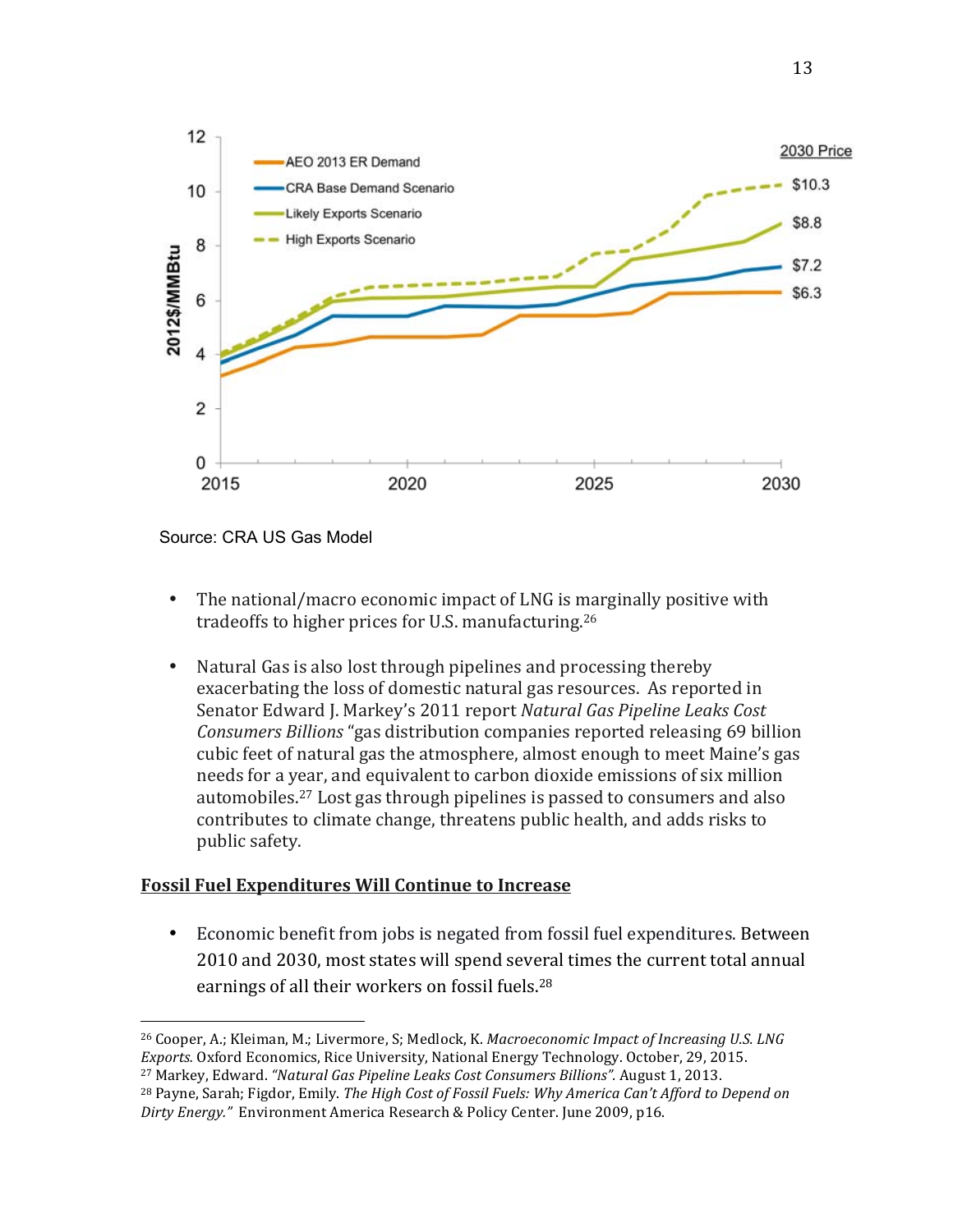• Failure of fossil fuel infrastructure (pipelines, rigs, wells, etc.) imposes costs fundre of fossil fact immused acture (pipermes, rigs), weils, etc. *j* imposes costs<br>for emergency response, clean up, etc. Between 1990 and 2006 51 large oil spills in the U.S. resulted between \$8.6 million and \$1.1 billion. ed. UI cance  $P_{\text{eff}}$  princes, i.g., weils, etc., imposed  $\epsilon = 203$  and  $\epsilon = 2030$ 



**Case**

From: "The High Cost of Fossil Fuels: Why America Can't Afford to Depend on Dirty *Energy".* Environment America Research and Policy Center.